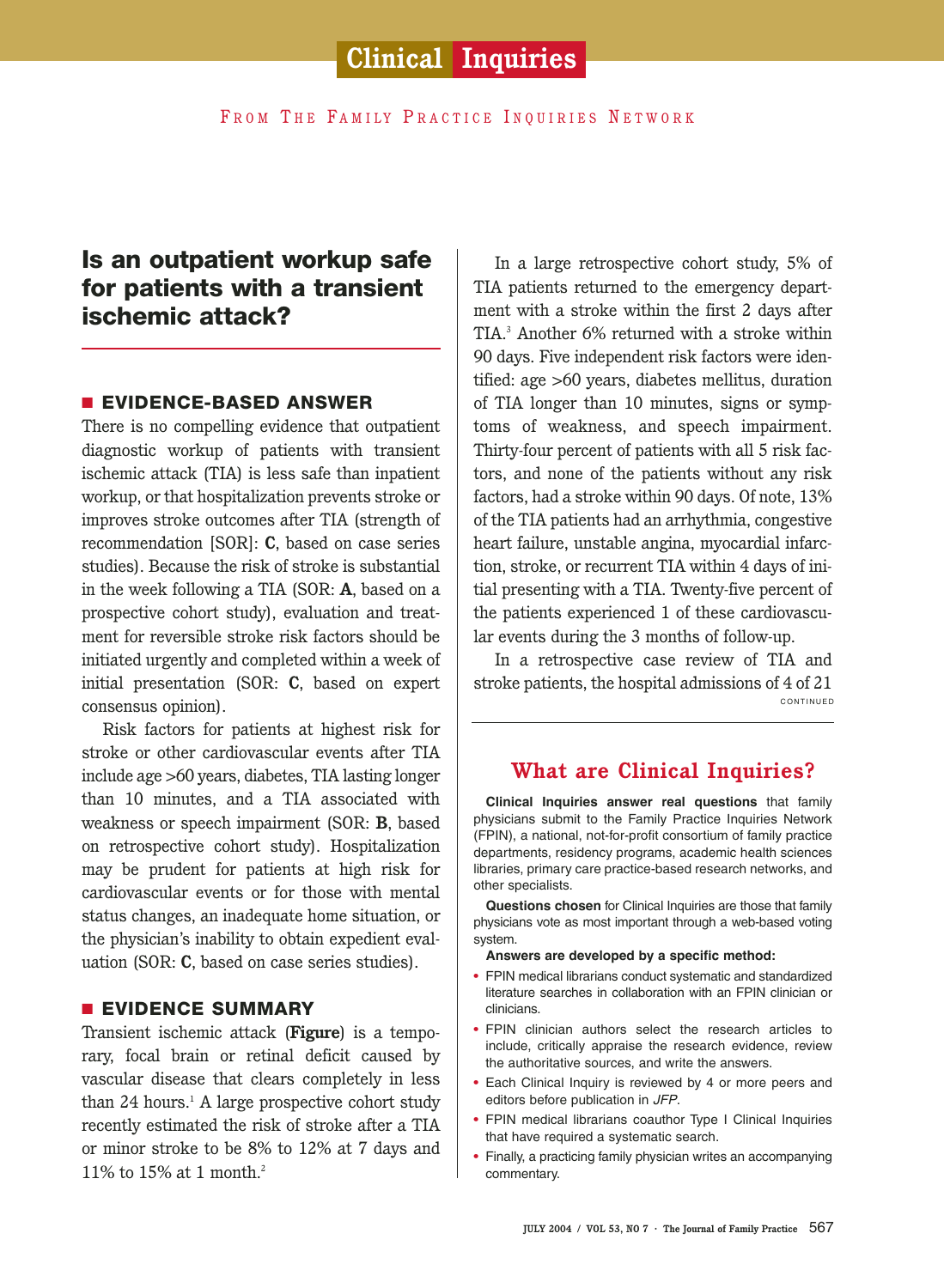#### **FIGURE Expeditious evaluation of TIA is imperative**



TIA patients were retrospectively categorized as medically justified.4 Admission was categorized as medically justified if the patient had 1 or more of the following criteria: another diagnosis that warranted admission, inadequate home situation, altered mental status, an adverse event during hospitalization including worsening of the deficit, and if the patient underwent some hospital-based treatment that could not be provided on an outpatient basis. Ease and rapidity of evaluation was not considered medically justifiable and outcome improvement (stroke prevention) was not studied.

Two retrospective chart reviews of TIA found considerable practice variability in the evaluation of TIA patient. In 1 study of TIA patients presenting to an emergency department, 81% had a computed tomography scan, 75% had electrocardiogram, and 74% had a complete blood count.<sup>5</sup> Carotid Doppler imaging was performed in the emergency department in 16%, and 26% were referred for outpatient Doppler studies. One percent had an ECG in the emergency department,

**Risk of stroke** is greatest in the week following a TIA, particularly if the event lasted more than 10 minutes or caused weakness or speech impairment, or if the person is older than 60 years or has diabetes.

Hospitalization is probably most important for patients at risk for cardiovascular events, exhibiting changes of mental status, or unable to receive adequate work-up in the outpatient setting.

#### **Symptoms vary with the arterial system involved.**

Vertebral involvement usually leads to confusion or dizziness, or affects vision in both eyes.

Carotid involvement may cause unilateral blindness or weakness.

Internal carotid at the bifurcation or common carotid are frequently affected.

Atherosclerotic plaque, emboli, or arterial spasm may precipitate the event.

and 16% were given ECGs as outpatients. Seventy-five percent of patients were discharged home. Those hospitalized had a median length of stay of 1 day. In the second study, 31% of the TIA patients had no diagnostic studies performed during the first month after presenting to their primary care physician.<sup>6</sup>

#### ■ **RECOMMENDATIONS FROM OTHERS**

The American Heart Association (AHA) recommends that physicians use a stepwise approach to TIA evaluation as outlined in the **Table**. The AHA also recommends that the diagnostic evaluation of patients seen within 7 days of a TIA should be completed within 1 week or less. The AHA leaves the decision whether to hospitalize a patient up to the physician based on a patient's circumstances. The goals of diagnostic testing are to identify or exclude causes of TIA requiring specific therapy, to assess modifiable risk factors, and to determine prognosis.7

CONTINUED The National Stroke Association recommends that patients with known high-grade stenosis in a